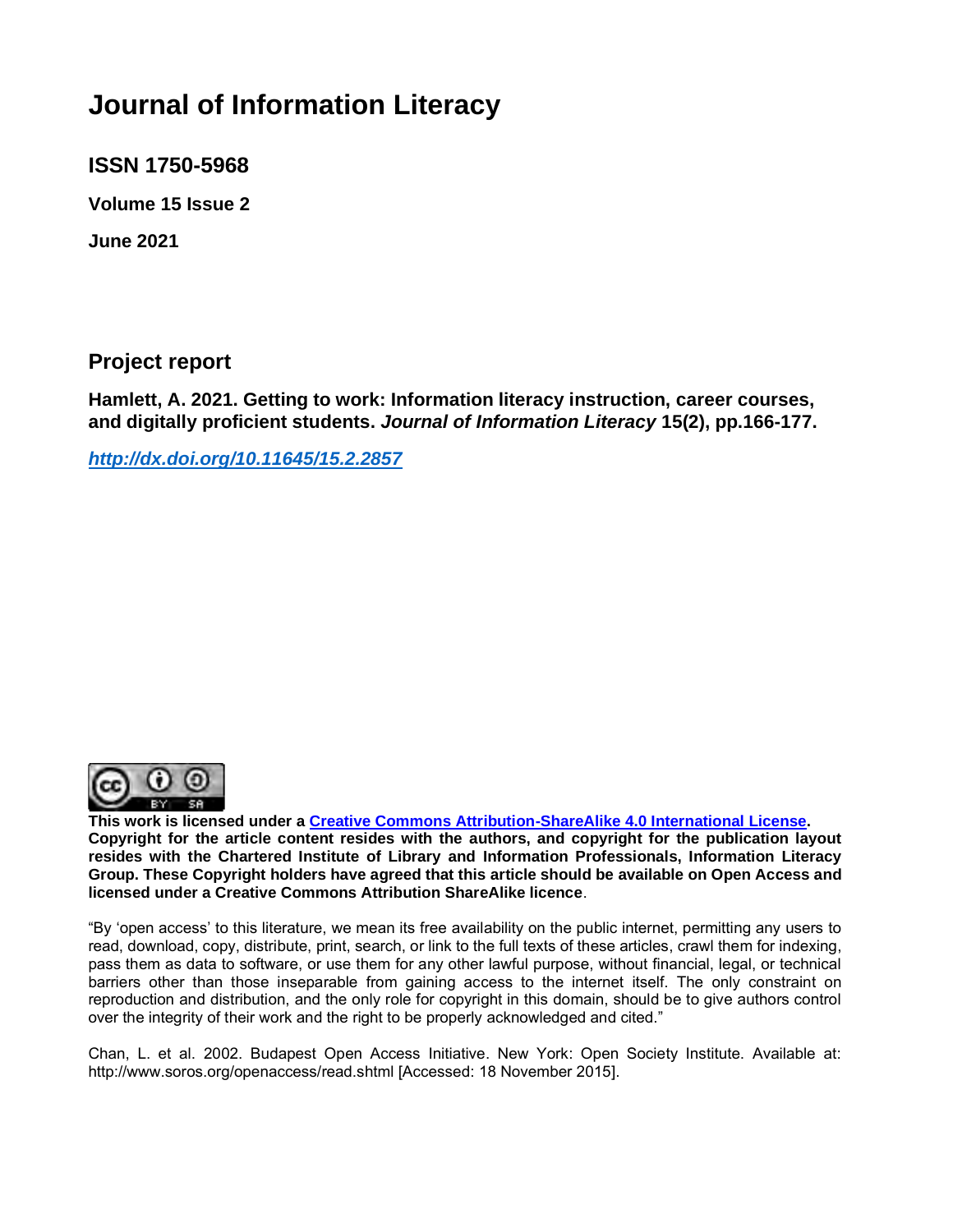# **Getting to work: Information literacy instruction, career courses, and digitally proficient students**

**Alexandra Hamlett, Assistant Professor, Information Literacy Librarian, Guttman Community College Library, CUNY. Email: [Alexandra.Hamlett@guttman.cuny.edu](mailto:Alexandra.Hamlett@guttman.cuny.edu)**

#### **Abstract**

This article discusses how following graduation, students often enter the job market unprepared to find, evaluate, and use information in the digital environment effectively. Essentially, there is a disparity between the skills students attain in college coursework, including information literacy (IL) skills, and those required in the workplace, which impacts graduates' success as new members of the labour market. The article highlights how collaboration between a librarian and an instructor of a career centered course influenced instructional design for IL instruction in their courses. Librarians and instructors will benefit from practical examples from Guttman Community College's innovative IL Program and the professional courses, get creative ideas for instructional design, and learn new and exciting ways to deliver IL instruction.

#### **Keywords**

career focused instruction; community colleges; employability; teaching staff-librarian collaboration; information literacy; information literacy education; search strategies; USA

## **1. Introduction**

As students navigate their way through their first years of college, they are often grappling with decisions related to career paths or entering the workforce. Accordingly, many higher education institutions offer courses centred on career development and provide resources at career centres and libraries to better prepare students to enter the job market. Unfortunately, studies have shown that students are not equipped with the information seeking skills that employers desire (Head et al., 2013; Abel, Deitz, & Su, 2014). Following graduation, students often enter the job market unprepared to find, evaluate, and use information in the digital environment effectively. Essentially, there is a disparity between the skills students attain in college coursework, including information literacy (IL) skills, and those required in the workplace, which impacts their success as new members of the labour market.

At a public university, students in the First-Year Experience (FYE) are enrolled in a series of mandatory Ethnographies of Work (EOW) courses. During these courses, students learn about workplaces, occupations, and career paths. Additionally, students learn ethnographic research methods and complete field work using this methodology. In this course, students study work culture by gathering data in specific work environments, get hands-on experience by interviewing members of the workforce, and gain insight into career culture by examining career related case studies. During multiple semesters, a librarian has collaborated with EOW teaching staff in planning how to best integrate essential information literacy (IL) skills pertaining to career development and success in the workforce. Instructional sessions include activities and interactive exercises to help students navigate the information environment so they better understand the choices available to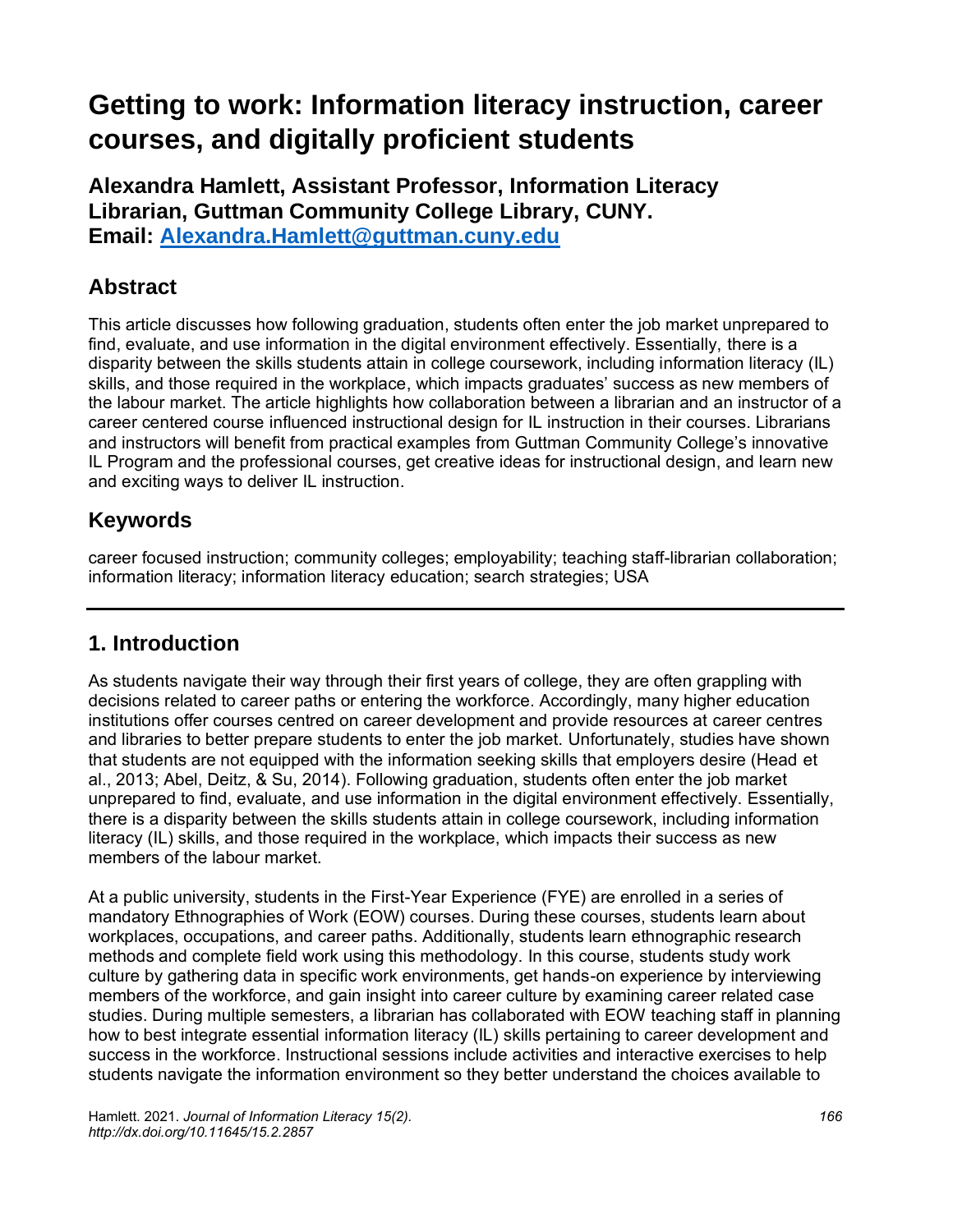them in the labour market, understand how to find the necessary sources to make educated career choices, and can better evaluate the overwhelming information available as they navigate the career landscape.

This paper will discuss how a librarian collaborated with EOW instructors to integrate IL skills into the EOW curriculum. It will discuss applications of student-centred pedagogy for librarians from a practical lens and focus on strategies to integrate essential informational skills that students may not transfer from their college experience as they enter the workforce. The paper will provide examples of innovative lesson plans, suggest collaboration techniques, and present methods to assess the effectiveness of teaching and learning. Practitioners will identify ways to apply these lessons at their own institutions and discover new ways to infuse teaching sessions with studentcentred learning aimed at creating information problem solvers in the real world.

# **2. Institutional background**

Guttman Community College is a community college in the City University of New York (CUNY) system. The community college in the United States is a two-year programme where students can attain an Associate's degree. Often students transfer to a four-year college in pursuit of a Bachelor's degree. CUNY is one of the largest public university systems in the US consisting of 24 campuses. It includes 11 senior colleges, 7 community colleges, and 6 graduate, honors, and professional schools. Guttman was conceptualised as an institution offering a non-traditional experiential education model with the vision that it would generate better graduation rates and more successful students going on to senior colleges and entering the workforce.

At Guttman, all first-year students are required to attend full time. During the 2018 fall semester, approximately 1000 students were enrolled. Of these students, 53% were female and 47% male. Most of the students are traditional college-aged, with 94% of students 21 years old or younger.

Most of the students' backgrounds align with that of community college students around the United States. A majority of the students are first generation college students, come from low-income households, with 67% receiving financial aid, and most identify as minorities, with over half as racially or ethnically Hispanic (58%) and the institution is designated as a Hispanic Service Institution (HIS).

#### **3. Literature review**

As more and more students enter the workforce, it has become abundantly clear that some of the skills that they are learning during their college experience are not transferring to the workplace as the skills that employers desire. These skills, often referred to as  $21<sup>st</sup>$  century or soft skills, include: critical thinking, real-world problem solving, collaboration and teamwork, self-management, communication, synthesising information, and information and digital literacy (Geisinger, 2016).

In a study by Rainie and Anderson (2017), published by the Pew Research Center, researchers found that employers are looking for a variety of skills not necessarily taught in higher education institutions.

Among the many other skills mentioned were: process-oriented and system-oriented thinking; journalistic skills, including research, evaluation of multiple sources, writing and speaking; understanding algorithms, computational thinking, networking and programming; grasping law and policy; an evidence-based way of looking at the world; time management;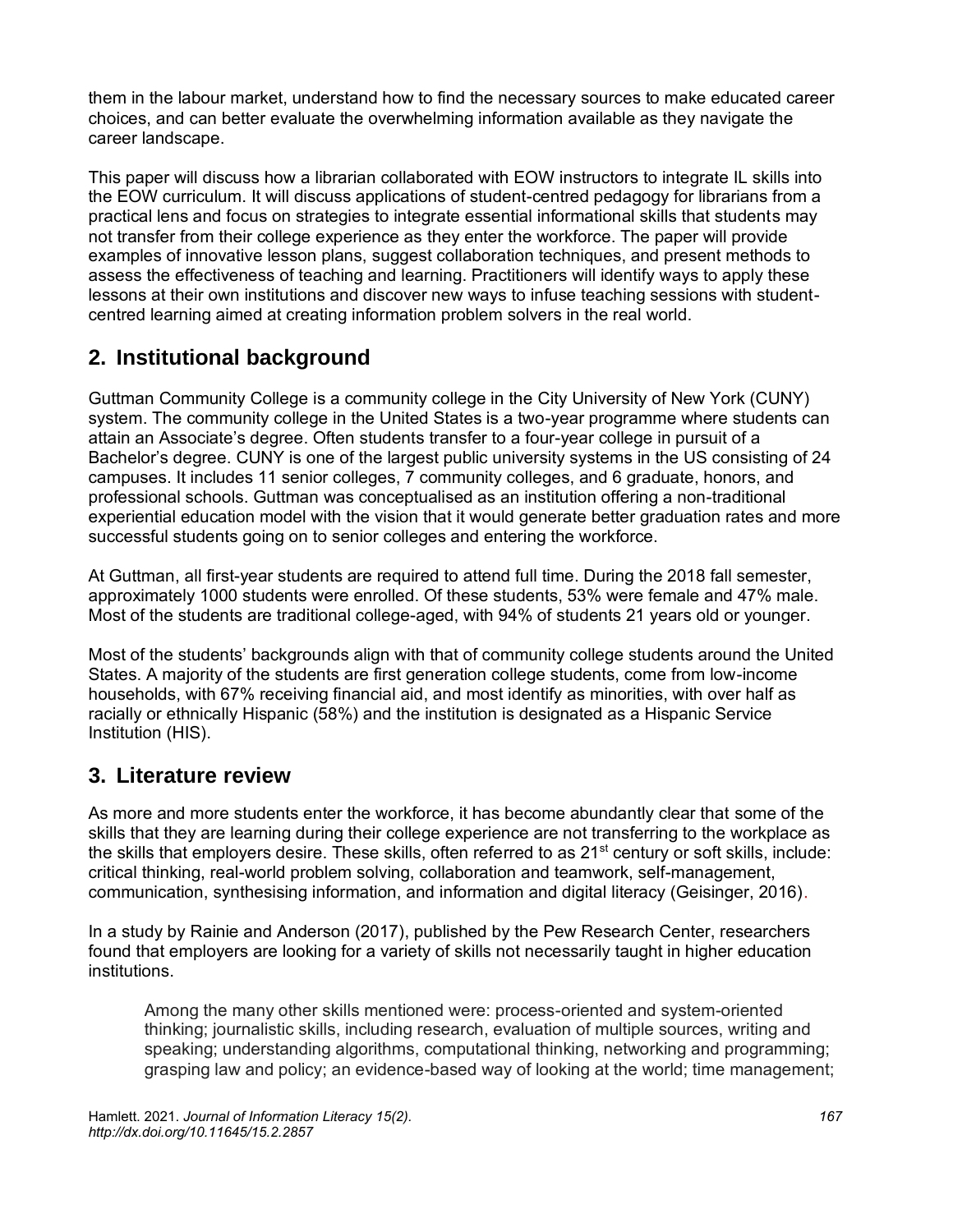conflict resolution; decision-making; locating information in the flood of data; storytelling using data; and influencing and consensus building (p. 11).

It is clear that academic institutions need to do a better job providing students enough opportunities to hone these essential workplace skills. From a librarian's perspective, it is important to note that many of the skills that employers desire intersect with IL skills: understanding informational needs, effectively evaluating multiple source types, synthesising information, and digital and IL.

A number of studies corroborate the finding that employers are not satisfied with the skill set that students bring to the workplace following graduation. Many studies found that students may struggle with the ability to effectively synthesise multiple sources of information to meet the demands of their job (performance) (Hart Research Associates, 2015; Head et al., 2013; Rainie & Anderson, 2017). Hart Research Associates (2015) noted that the learning outcomes that employers value in their employees 'include capacities to problem solve, locate and evaluate information from multiple sources, innovate, and stay current on changing technologies' (p. 5). Similarly, the ability to solve real-world problems was a prevalent theme in much of the literature (Hart Research Associates, 2015; Head et al., 2013; Rainie & Anderson, 2017). Many of the studies noted that curriculum integrating problem-based learning in college could address some of the challenges that students encounter when they enter the job market. Additionally, the type of research that students perform in university differs from the research questions that they face in the workplace and real life, so students have academic research skills, but falter when they attempt to apply these research skills in the workplace (Hart Research Associates, 2015; Head et al., 2013; Hoffman, 2016; Rainie & Anderson, 2017).

In addition to being unprepared to solve real-world problems and synthesise multiple source types, many of the studies found that students had little practice with workplace collaboration skills and often did not recognise colleagues as a source of information (Hart Research Associates, 2015; Head et al., 2013; Hoffman, 2016). 'Employers also expected new recruits to reach out and enlist more experienced colleagues to help them synthesize and contextualize the information they had found and to guide them with further research' (Head et al., p. 94). Students have difficulty identifying how different source types might satisfy their information need. Because professors tend to emphasise scholarly sources, students may fail to recognise or seek other legitimate sources in the workplace – including their colleagues. In addition, students may struggle to distinguish between genres of information. For many students, anything online is simply 'a website'.

It was noted in multiple studies that the disparity between the research skills that are necessary in college and those valued in the workforce could be amended by career courses (Ferer, 2017; Hoffman, 2016; Love & Edwards, 2009; Miller et al., 2018) and library partnerships with career centres (Dugan et al., 2009; Ferer, 2017; Love & Edwards, 2009). In these courses and workshops, students would better learn the business and digital skills necessary to succeed in the workplace. For example, Miller states, 'The results of this study suggest that this career course, as representative of career courses in general, is an effective approach in helping students acquire readiness to navigate the career decision-making process' (p. 374). These courses could help students navigate their career trajectory in a more informed manner, understand specific qualifications of specific careers, and develop research skills and 21<sup>st</sup> century skills that are hard to transfer to the workplace in many recent graduates.

Simultaneously, many of the studies found that IL instruction could better prepare students for the job market (Ferer, 2017; Hart Research Associates, 2015; Head et al., 2013; Love & Edwards, 2009). 'At many colleges and universities links between information literacy and career research is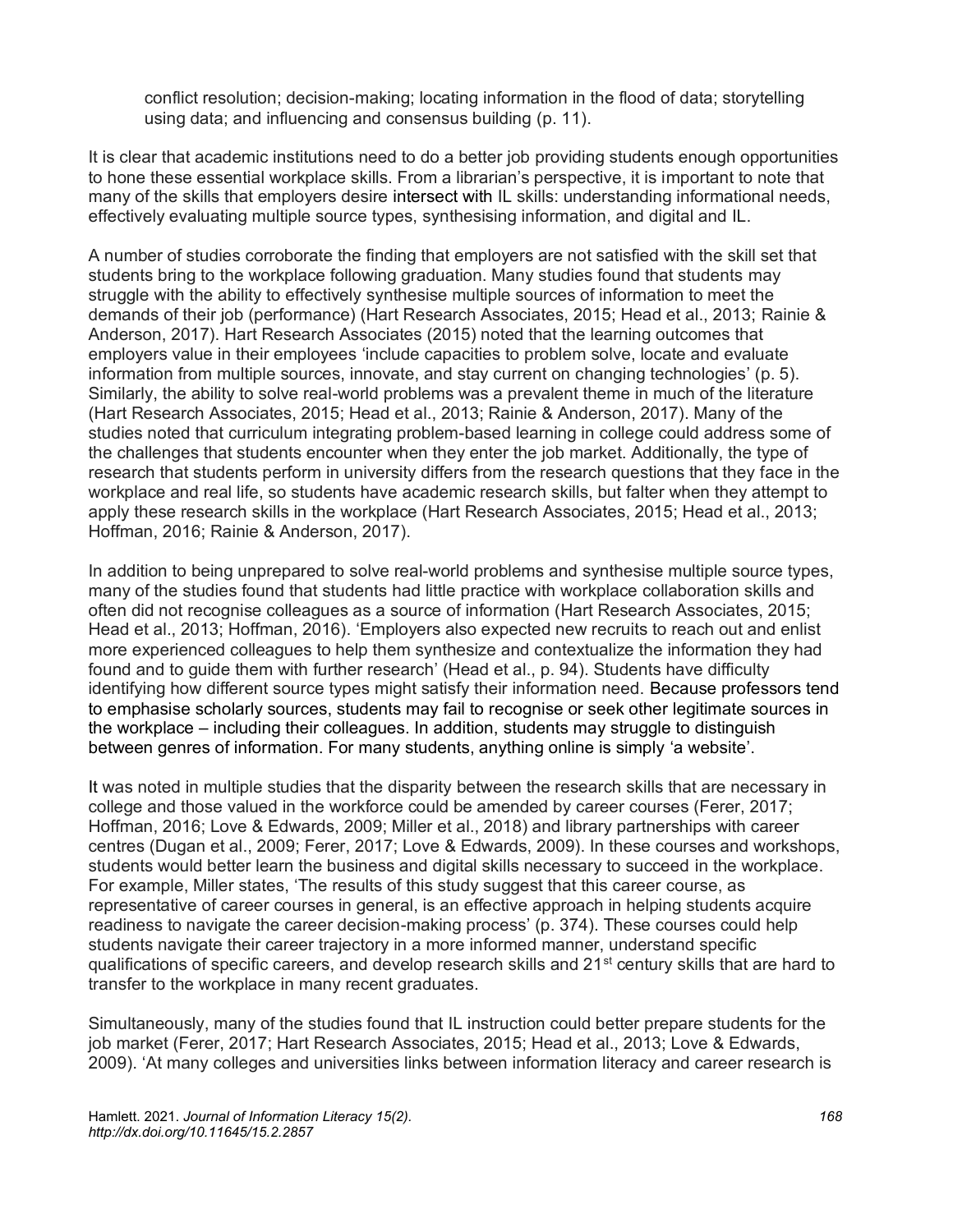overlooked in favor of supporting academic endeavors. Aiding students at the end of their college career or midway as part of internship seeking can add to the value of information literacy skills for many students' (Ferer, p. 373). If teaching staff and librarians work together to teach students how to better find, evaluate, and use information within a workplace setting, they may be better equipped with the skills to navigate career choices and develop the skills that so many employers are seeking. This can be done by partnering with career centers or offering career specific courses where these skills are introduced to students.

# **4. Ethnographies of work (EOW)**

Over multiple semesters, the author collaborated with Ethnography of Work (EOW) I and II instructors on instructional design to create lesson plans that would integrate IL skills across the EOW curriculum. The lesson plans included learning outcomes to help students better expand their IL skill set so they will more successfully navigate career paths and develop the skills that will help them arrive in the workforce armed with the skills that employers desire. Ethnographic methodology directly intersects with IL skills as it helps students garner an understanding how ethnographic studies can be a source of evidence for their projects and assignments during the course, and use this evidence in a problem-based learning context to synthesise multiple sources of information. Additionally, students explore occupations so that they can make more informed decisions about their career paths. As has been mentioned, students are arriving in the job market and finding that there is a mismatch between the skills that students are taught in college and the essential skills that employers desire. 'Workplace information competencies for today require the ability to locate information in multiple formats and synthesize diverse viewpoints, by taking a flexible, critical, and iterative approach to solving workplace information problems' (Head, p. 93). Essentially some of these skills fall under the purview of IL skills necessary for students not only in the workplace but also in their daily lives.

EOW was created in an effort to better prepare students with the knowledge necessary to explore careers, understand the labour market, and build the skills necessary to succeed in the job market. The founders of Guttman proposed in their Concept Paper (2008) a professional studies course where work-based learning is an essential part of the college's mission. As part of the curriculum, students would conduct fieldwork in worksites, learn about workplaces, and develop career goals so that they could be better prepared for real-world problems related to the workplace. EOW students go through a two-course sequence in their First Year Experience to help close the gap between the skills they develop in their academic career and the skills that they bring to a work environment. In EOW I, students explore multiple career options and gain a better sense of the sociological aspects of the workplace through interviews, mapping, and observation. Students study ethnographic methods during this course, so they get to study subjects from a first-hand perspective. This offers students the opportunity to better understand real-world events through a different lens and utilise informational sources from a different perspective, giving them the opportunity to gain a better understanding of the occupations and workplaces that they will enter after college. In EOW II, during the second semester, students explore workplaces with a critical sociological lens by analysing them from historical and anthropological perspectives and conduct their own ethnographic field work to connect their personal experience to economic, sociological, and cultural aspects of the workplace. By equipping students with various hands-on experiences and viewpoints pertaining to the world of work, they are better prepared to make informed decisions on their own career trajectory and have the skills to succeed in the workforce following college. In conjunction with attending to their EOW coursework, students are required to attend a 90-minute, advisement-centered course, Learning About Being a Successful Student (LaBBS). During these sessions, students learn many of the 21<sup>st</sup> century or soft skills that will serve them as they look for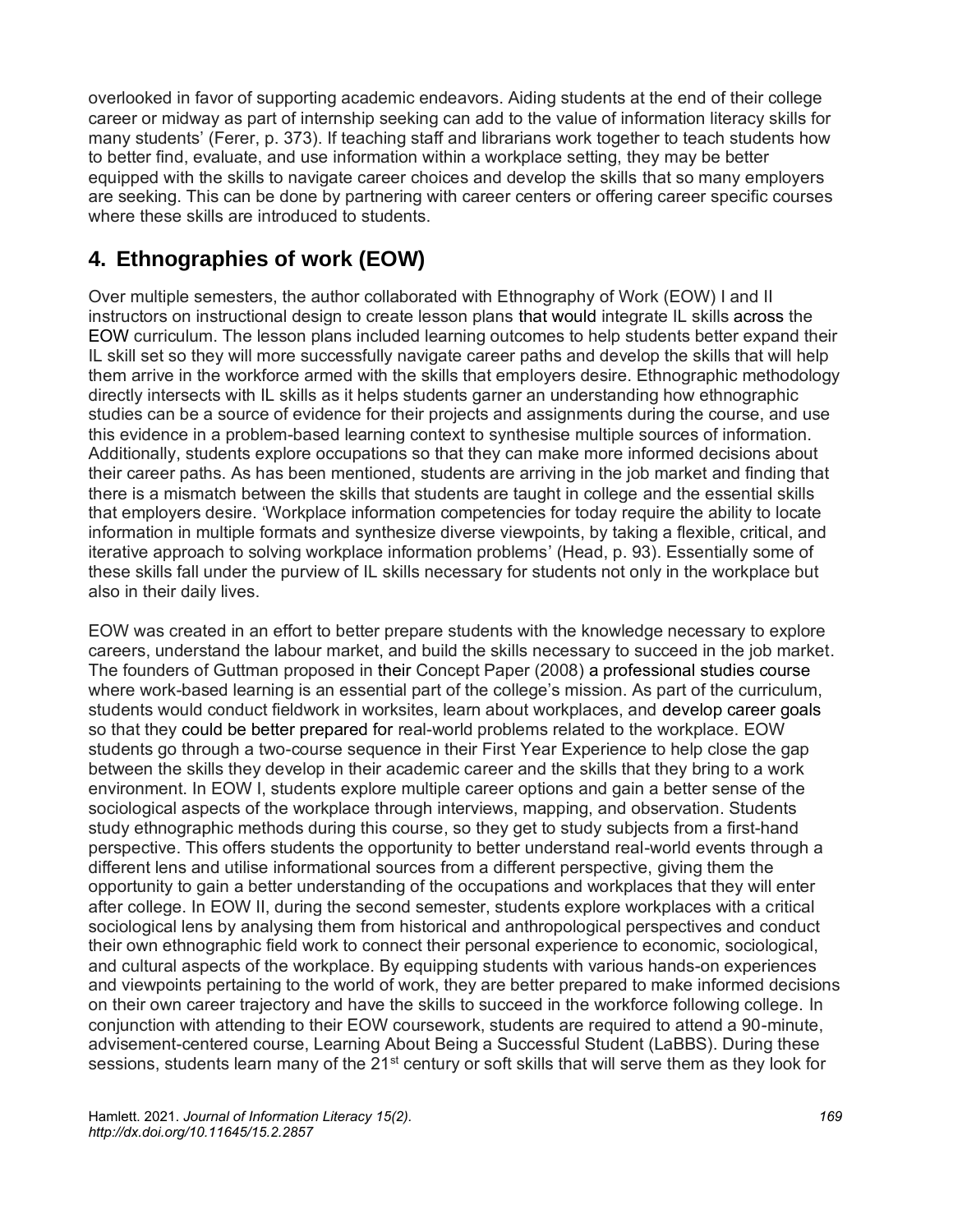internships, help them complete their EOW assignments, and allow them to succeed in transitioning to the workplace. In a recent article exploring Guttman's EOW course, Nancy Hoffman observed, 'The intention is to build a new awareness about the labor market, connect the readings to projects in the field, including service leaning that students do, and stimulate an early start on an in depth assignment on a workplace of interest to them (including research, interviews, and observations)' (p.7). More specifically, the course introduces different perspectives on work to students so that they can garner a better understanding of the world of work.

In EOW I, students are assigned a project in which they conduct secondary research and ethnographic research to study careers. For example, they are tasked with identifying possible career paths and employment positions that align with their personal interests, personal attributes, and life goals. In designing the lesson plan for the EOW I one-shot session, it was important to generate learning outcomes that would reinforce the course curriculum in addition to introducing concepts that would help students navigate the information environment more effectively. For this lesson, the learning outcomes involved learning how to better evaluate sources using particular criteria, explaining how Google works, and using a career-specific database, the Occupational Outlook Handbook (OOH), to locate information related to their final project. In the OOH, students are exposed to important information about a multitude of careers, including: necessary qualifications, education required, expected salary, job forecast, work environment, etc. After the session, students are asked to complete a handout (see Appendix A) prompting them to delve deeper into the OOH. This activity offers a means to find relevant information on a career path that might interest them, and a means to embed some of the information literacy skills that they will need to complete their assignment and synthesise information from multiple sources – skills that will prove beneficial for their daily lives and transition to the workplace. The session utilises active learning techniques that directly align to the concepts that they are learning in their EOW coursework, which reinforce the materials and concepts that can be challenging in the context of the course. These active learning techniques directly mirror challenges that they need to experience in the workplace, thereby helping to build student self-esteem and motivating students to be more accountable for the materials (peer-to-peer teaching), relates to the research projects they are creating, and opens their eyes to new sources of credible information.

In EOW II, students are tasked with a more traditional research project that requires them to delve into issues related to the workforce. For example, some students research work-life balance, women in the IT profession, social workers and stress, etc. In certain instances, students have been given a specific research question by the instructor, otherwise, students generate their own research questions. During the librarian led instructional session, the learning outcomes involve grasping a better understanding of authority and credibility, identifying different resource types, using an example research question to create relevant and effective key words, and learning more effective search strategies using the library's discovery tool.

The class discusses how authoritative information comes in different formats and no one single source of information is probably going to be enough evidence to answer the question(s) for their research project. The instructor explains that students will need to glean (synthesise) information from different sources to gather enough evidence and authoritative information to be persuasive in their projects. Students are shown an example research question followed by a discussion of keywords where they are asked to identify the main themes from the research question as a way to generate initial search terms. Then they are asked to generate synonyms and related terms. The instructor explains that no one single search will generate all of the relevant sources that they might need for evidence (again reiterating that one perfect source won't necessarily answer all of the aspects of their research question) and that they will need to run a number of searches utilising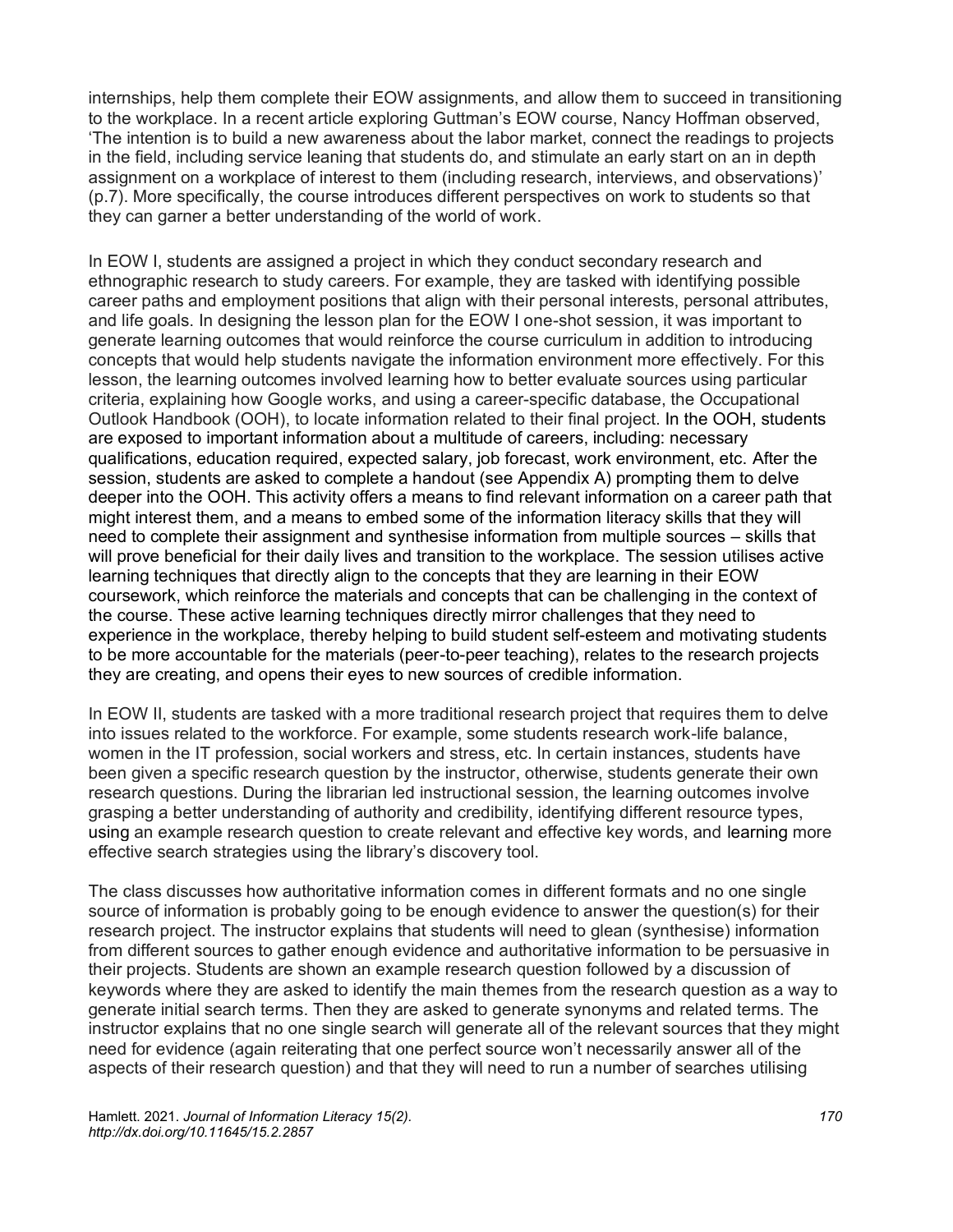different combinations of search terms. From here, the instructor gives a brief demonstration of the library's discovery tool so that students become familiar with how they can access a multitude of sources via the library's subscriptions and outside of Google. In the remainder of the session, students work on an activity where they generate search terms from their research question, create synonyms and related terms, and if time allows, look for sources in a library database using the created search terms (see Appendix B).

# **5. Discussion**

Integrating IL skills in the context of courses and workshops focused on career skills and research offers students more opportunities to garner the necessary  $21<sup>st</sup>$  century skills that employers are looking for in recent graduates.

From observations in the classroom setting, the author was able to get a good sense of where students were in their knowledge of the particular information skills that were part of the learning outcomes during the session. During the sessions for EOW I, many students were able to identify how Google functions. Some students pointed out that results are ranked by the number of users who click on a link and a few mentioned that advertisements are often pushed to the top of the results page. Fewer students understood the concept of the 'deep web', with a few able to identify web crawlers, pay-walls, and password-protected sites. Although students stated that they were mainly using Google, most students were under the impression that 'most' information was available on Google. It was useful during the session to use relevant examples to help them better understand that a very high percentage of information is not accessible from Google. Some of these examples included discussing password-protected sites (banks, subscription-based sites, etc.). Additionally, this offers the opportunity to discuss the ACRL Information has Value threshold concept. The ability to better understand how Google works can improve students' research and the critical thinking skills that students bring to the workplace. They may enter the workforce as more savvy information seekers, question informational sources, and employ search techniques that are necessary qualities for a good job candidate.

During a discussion with students about evaluating the credibility and authority of information, the librarian observed that students were able to generate a good level of evaluation criteria. They usually pointed out it was important to consider the following quality about the information that they are using: Is the item current? Is the information biased? Is the source credible? At times, students had some difficulty in articulating what components gave a source credibility. It was useful for the instructor to point out that there are additional factors to consider when evaluating a source's quality. In this instance, students were less proficient in identifying that quality information should be relevant to the information need or that there are a multitude of source types that might be combined to help them satisfy the question that they are trying to answer or their informational need (specifically in this case, Professional Organization Websites or mentors). A conversation about needing to glean information from multiple sources can help students begin to understand the need to synthesise information from a combination of places/sources. This directly relates to the skills that they will need in the workplace to solve real-life problems and help to equip students with the skills to arrive on the job market as confident and effective information literate assets in the context of the occupation they are pursuing.

Students were adept at participating in a conversation about the Occupational Outlook Handbook website. During their EOW course, they are required to investigate multiple career paths, so the lesson on the OOH directly related to their coursework. In addition, students may have been more enthusiastic about the session as it pertains to employment opportunities or interests that they wish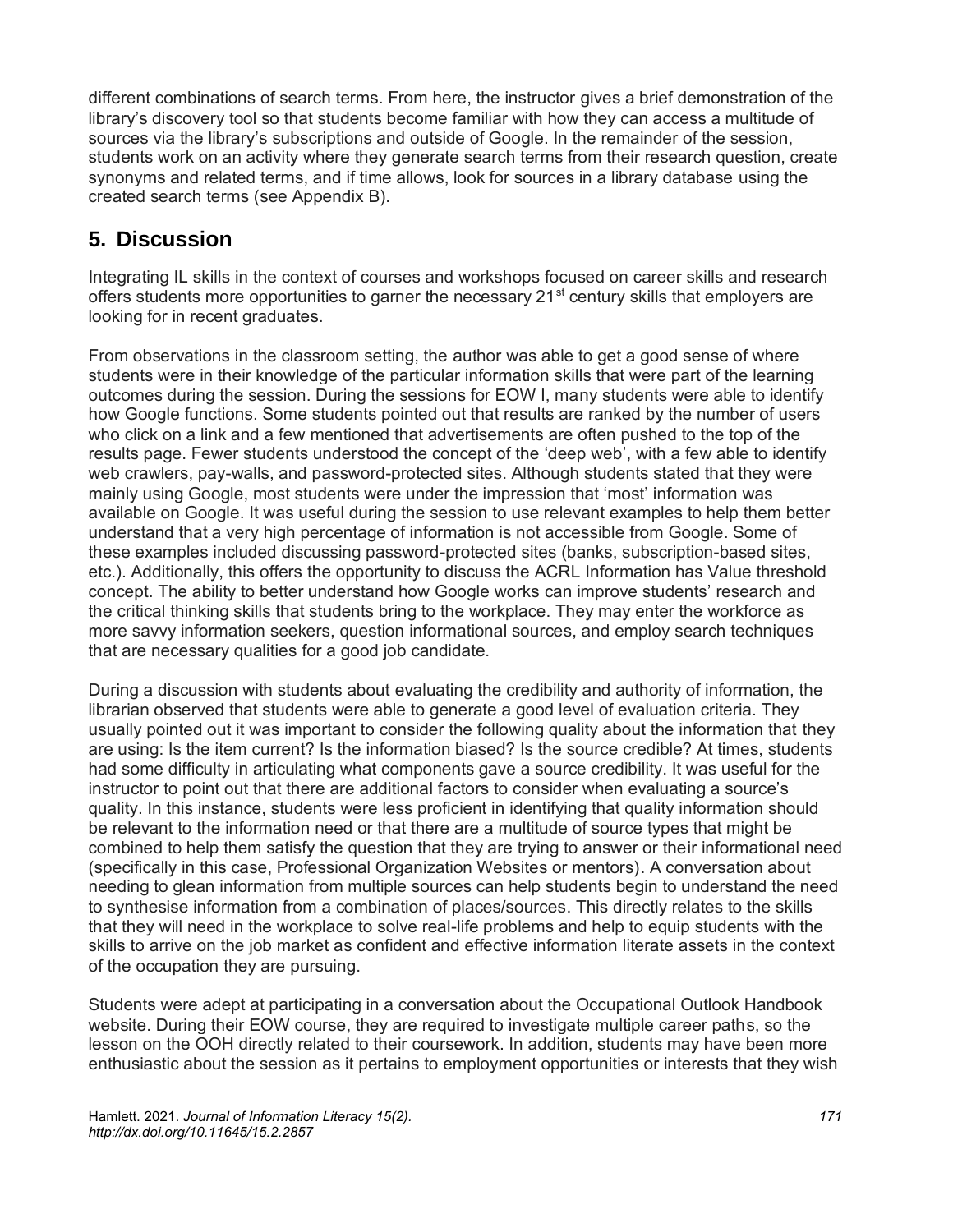to pursue. The OOH site is easy to navigate and students were actively engaged in the activity that followed the demonstration. The librarian and EOW instructor circulated around the room to ensure that students were completing the activity and could ask questions, and most of the students were diligent in completing the handout, however, some students failed to delve deeply into the information provided on the website. They had some difficulty answering the question about where they might find additional information for their career interests. From the OOH, the 'More Info' tab listed professional associations, providing an alternative avenue to delve deeper into particular occupations. The fact that students had difficulty finding this information could be attributed to the fact that that some students were not familiar with professional associations and organisations. The EOW instructor required students to turn in a one-page essay on the OOH handout, so students may have been more motivated to complete the in-class activity because they would be receiving points towards their coursework. Providing the guidance to delve deeper into a website helps students critically evaluate the information they get from internet sources and provide them with the skills to impress employers with credible information discovery strategies. As a part of the activity, the handout requires students to reflect on the information that they have gathered and how the information sparks new curiosity about the career/profession that they are researching. This metacognitive activity prompts students to thing about how they might continue the research process, which is a transferable skill that can be utilised in the workplace.

During the EOW II session, the learning outcomes covered a discussion on authority, identifying different resource types, exploring a research question, and generating search strategies to find relevant information. Some of the discussions with students on authority reinforced similar points that were discussed the previous semester in EOW I, and it was discernable that students had a better grasp whether a source was credible or not. This could also be attributed to the fact that students had had other conversations about credibility and authority in their other courses. In a discussion about what types of sources might serve their information needs, most students were able to come up with a number of different sources types that they could use. Often, students mentioned a scholarly article early in the discussion. This early mention of scholarly sources may have pertained to the academic setting in which the question was posed, or may have reflected that it is common for their instructors to require students to use a 'scholarly source' for evidence in their assignments. From librarian observation, students were able to come up with a number of different source types (newspapers, books, articles, magazines, etc.), but had some difficulty identifying sources that they might not usually think of as credible. These included YouTube videos, websites, datasets, interviews and blogs. Teaching librarians can take this opportunity to emphasise to students that authoritative information comes in multiple formats and locations and that simply utilising one 'unicorn' source for their information needs will not usually suffice. This discussion can touch on the fact that they will need to synthesise information from multiple sources to solve realworld problems in the workplace and as a means to find the information that they seek for themselves. Planting the seeds early on helps students to grasp the skills to synthesise information and use critical thinking skills that they will need as they transition into the workforce.

In order to help students better understand that they will need to generate search terms for their research, the librarian used a research question related to the content of the class to help them generate keywords and related terms. In this case, the research question was: What are the challenges and opportunities workers face when integrating work and family? After brainstorming and circling the main words from the research question, students were asked to come up with synonyms for the main themes. Students exhibited some difficulties understanding core words that would help them create good search terms. Many students cited 'challenges' and 'opportunities' as good words for their search process. Students may still be in the habit of typing an entire sentence into Google, so that may be one reason it was challenging to identify the main subject of the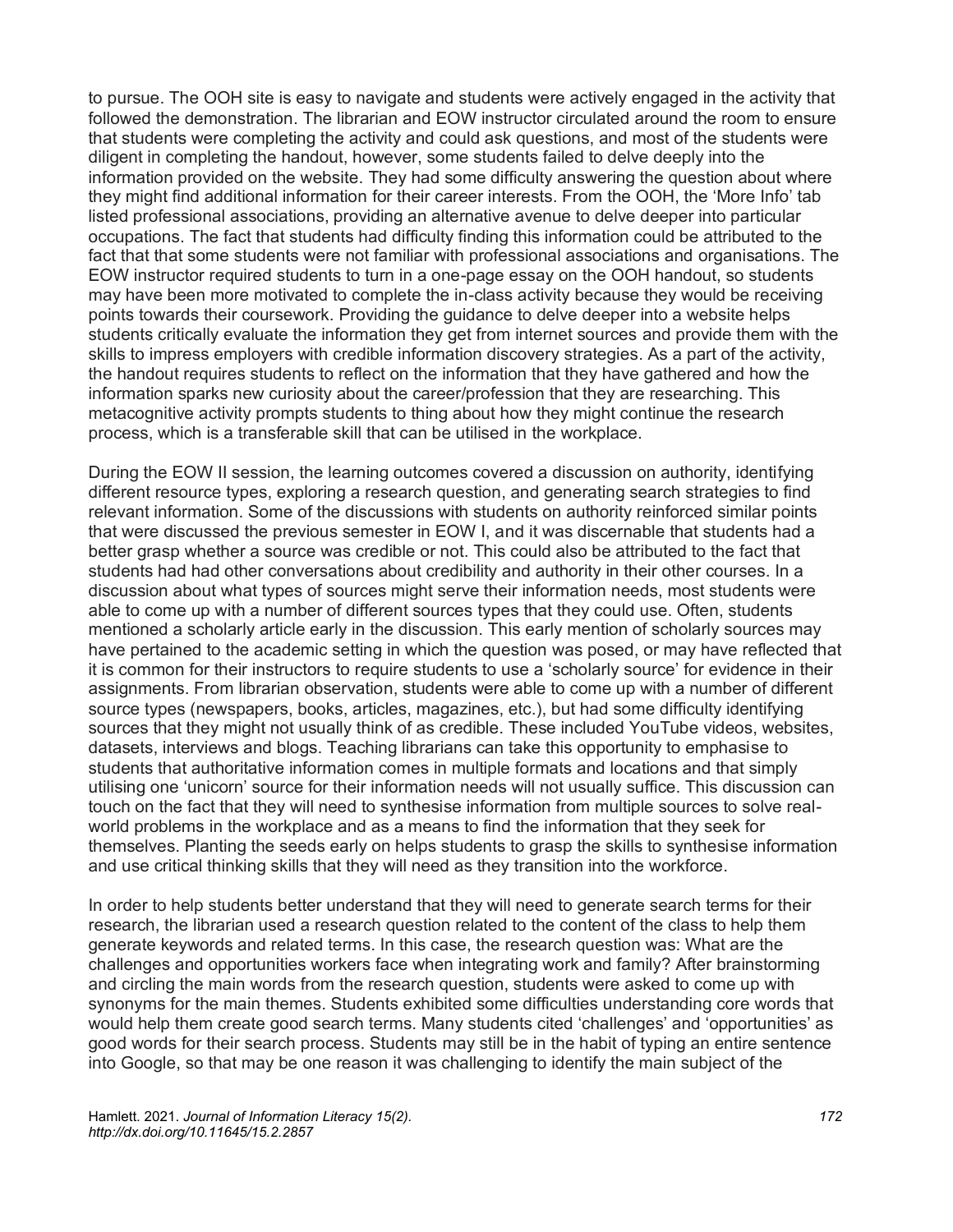research question. Additionally, students had some difficulty in generating terms like 'work-life balance' and 'work environment,' but this gave the librarian the opportunity to point out that it can often be a complicated process to create good search terms, and that it may take a number of attempts and searches to arrive at effective search terms.

Following the discussion on search terms, the librarian gave a brief demonstration of the library's discovery tool. This was a brief introductory explanation, where students were exposed to how they could use the filters to narrow down searches and choose specific search types. This allowed the instructor to reiterate that they would most likely need a combination of source types both to find evidence for their projects and in the workplace. During the activity session, students received a handout asking them to generate search terms from their research questions. The first part of the handout prompts them to create synonyms and related terms, followed by a section where they utilise the library's discovery tool to search for information related to their topic. During the activity, students struggled with both their research questions and creating keywords, probably due to the fact that the session was somewhat ill-timed and they were not required to turn in the handout for credit. Due to time constraints, students were not able to search for sources in the discovery tool.

## **6. Conclusion**

This examination of teaching efficacies in career-based courses was subject to a number of limitations. The librarian did not conduct a pre and post survey of students to gauge their ability to find, evaluate, and use information effectively. Many of the learning outcomes during the sessions were not formally assessed using student work, rather the findings from this practical application of IL instruction were assessed by librarian observation and EOW Instructor feedback. Findings from this observation, however, can inform future library instruction to help students graduate from college with the skills that employers seek. A flipped-classroom approach in collaboration with the EOW II instructor might get a bit more buy-in from students and allow them to finish the searching portion of the assignment at home. In this way, teaching librarians can capitalise on the fact that students might not need extensive instruction in navigating the discovery tool. This gives the instructor the opportunity to focus more on skills like keyword formation, forming research questions, and evaluating authoritative sources for their assignments. Of course, this takes a degree of buy-in from the EOW instructors and shared ownership of IL instruction.

## **7. Information Literacy Toolkit**

In an effort to help faculty across the disciplines better integrate IL skills across the college's curriculum, the Information Literacy Librarians have created the Guttman IL Faculty Toolkit, a collection of easy-to-adapt lessons and assignments to use in their instruction (see [https://guttman](https://guttman-cuny.libguides.com/facultytoolkit)[cuny.libguides.com/facultytoolkit\)](https://guttman-cuny.libguides.com/facultytoolkit).

#### **References**

Abel, J. R., Deitz, R., & Su, Y. (2014). Are recent college graduates finding good jobs? *Current issues in economics and finance*, *20*(1), 1-8. <https://ssrn.com/abstract=2378472>

Dugan, M., Bergstrom, G., & Doan, T. (2009). Campus career collaboration: "Do the research. Land the job.". *College & Undergraduate Libraries*, *16*(2-3), 122-137. <http://dx.doi.org/10.1080/10691310902958517>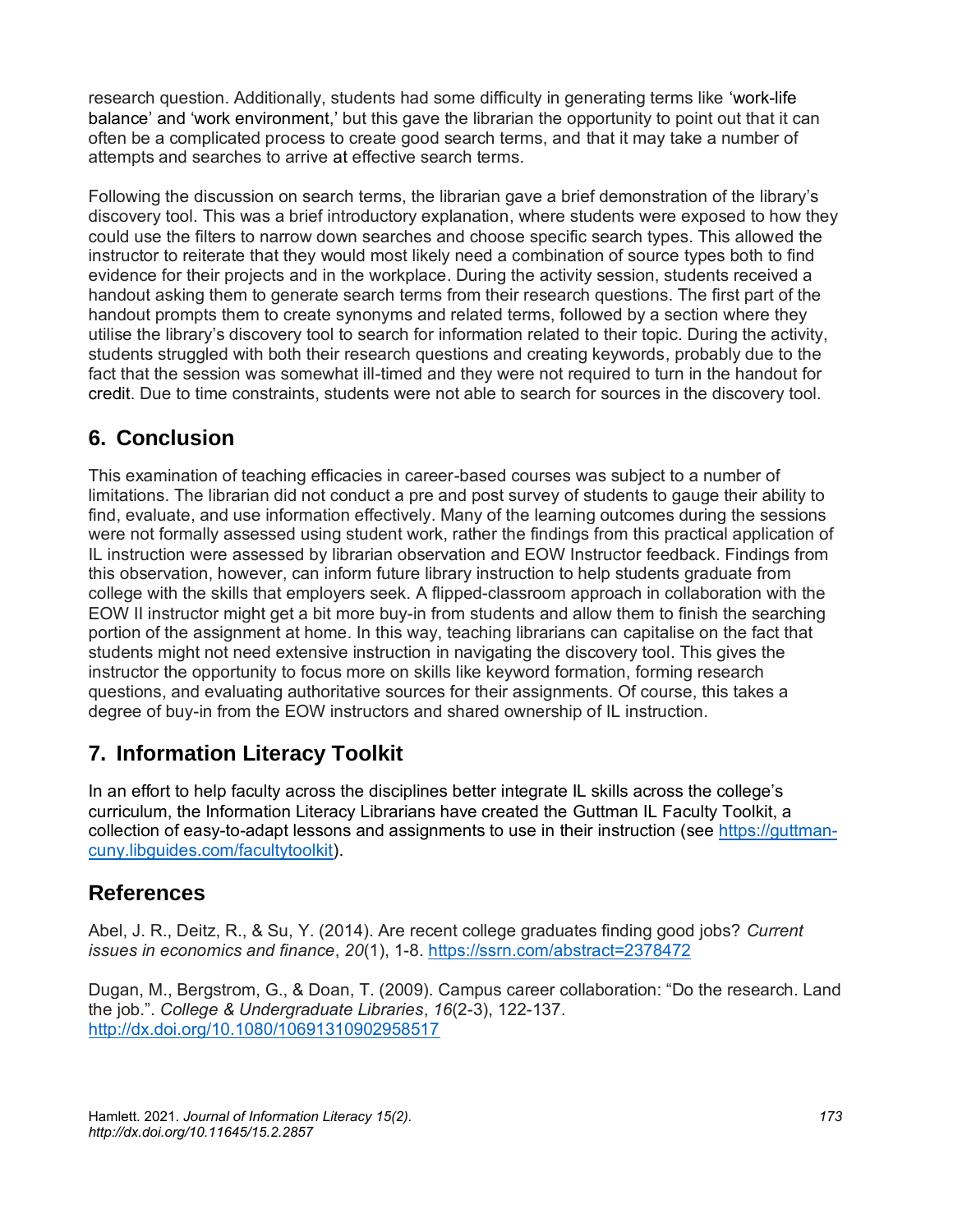Ferer, E. Just Get a Job!: Collaborating with the Campus Career Center. In D. M. Mueller (Ed.), *At the helm: Leading transformation: The proceedings of the ACRL 2017 conference, March 22–25, 2017, Baltimore, Maryland.* (pp.372-376). Association of College and Research Libraries.

Freeman, S., Eddy, S. L., McDonough, M., Smith, M. K., Okoroafor, N., Jordt, H., & Wenderoth, M. P. (2014). Active learning increases student performance in science, engineering, and mathematics. *Proceedings of the National Academy of Sciences*, *111*(23), 8410-8415. <https://doi.org/10.1073/pnas.1319030111>

Gatta, M., & Hoffman, N. (2018). *Putting vocation at the center of the curriculum: The student experience in CUNY's Ethnographies of Work course*. Jobs for the Future. [https://jfforg-prod](https://jfforg-prod-new.s3.amazonaws.com/media/documents/Vocation_at_Center_of_Curriculum_FINAL.pdf)[new.s3.amazonaws.com/media/documents/Vocation\\_at\\_Center\\_of\\_Curriculum\\_FINAL.pdf](https://jfforg-prod-new.s3.amazonaws.com/media/documents/Vocation_at_Center_of_Curriculum_FINAL.pdf)

Geisinger, K. F. (2016). 21st century skills: What are they and how do we assess them? *Applied Measurement in Education*, *29*(4), 245-249.<https://doi.org/10.1080/08957347.2016.1209207>

Hart Research Associates. (2015). *Falling short? College learning and career success.* Association of American Colleges and Universities. <https://www.aacu.org/sites/default/files/files/LEAP/2015employerstudentsurvey.pdf>

Head, A. J., Van Hoeck, M., Eschler, J., & Fullerton, S. (2013). What information competencies matter in today's workplace? *Library and information research*, *37*(114), 74-104. <https://doi.org/10.29173/lirg557>

Hoffman, N. (2016). Guttman Community College puts "work" at the center of learning: An approach to student economic mobility. *Change: The Magazine of Higher Learning*, *48*(4), 14-23.

Love, E., & Edwards, M. B. (2009). Forging inroads between libraries and academic, multicultural and student services. *Reference Services Review*, *37*(1), 20-29. <https://doi.org/10.1108/00907320910934968>

Michael, J. (2006). Where's the evidence that active learning works? *Advances in Physiology Education*, *30*(4), 159-167.<https://doi.org/10.1152/advan.00053.2006>

Miller, A. K., Osborn, D. S., Sampson Jr, J. P., Peterson, G. W., & Reardon, R. C. (2018). The impact of a college career course on students' career decision states. *The Career Development Quarterly*, *66*(4), 371-377.<https://doi.org/10.1002/cdq.12157>

Otto, P. (2014). Librarians, libraries, and the scholarship of teaching and learning. *New Directions for Teaching and Learning*, *2014*(139), 77-93[. https://doi.org/10.1002/tl.20106](https://doi.org/10.1002/tl.20106)

Rainie, L., & Anderson, J. (2017). *The Future of Jobs and Jobs Training*. Pew Research Center. <https://www.pewresearch.org/internet/2017/05/03/the-future-of-jobs-and-jobs-training/>

The City University of New York Office of Academic Affairs. (2008). *A new community college concept paper.* The City University of New York.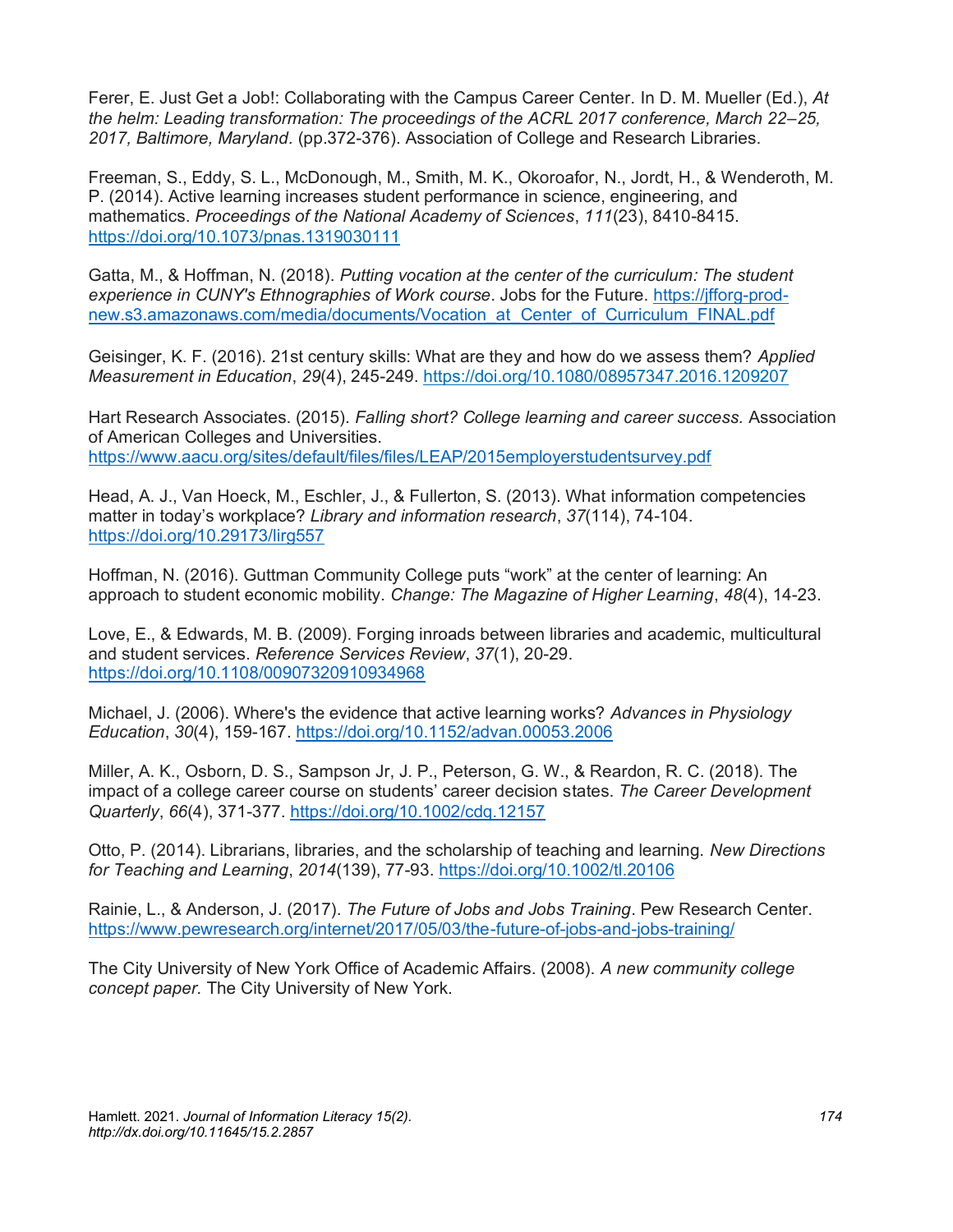# **Appendices**

#### **Appendix A. Occupational outlook handbook activity**

Go to the Occupational Outlook Handbook and answer the following questions.

| What career are you researching?                                                                                                                          |  |
|-----------------------------------------------------------------------------------------------------------------------------------------------------------|--|
| What education is required for this<br>occupation?                                                                                                        |  |
| What is the median pay for this profession?                                                                                                               |  |
| What are some important personal qualities<br>for your chosen occupation?                                                                                 |  |
| List two other resources that you can<br>consult to find info about this profession.                                                                      |  |
| What are other similar jobs?                                                                                                                              |  |
| List some of the fastest growing<br>occupations in the country.                                                                                           |  |
| Do a search for jobs that require a<br>Bachelor's Degree and Median pay<br>between \$60,000-79,999. List three<br>occupations that meet these parameters. |  |

What information above stands out as important to YOU??

Doing research should spark you to answer better questions. What are you most curious about knowing in terms of majors and/or careers?

What might be your next steps in the research process?

#### **Appendix B. Creating keywords activity**

Creating Keywords

1. Write your research question, and circle the 2-4 terms in your question that you will use as keywords.

2. What do you already know about your research question?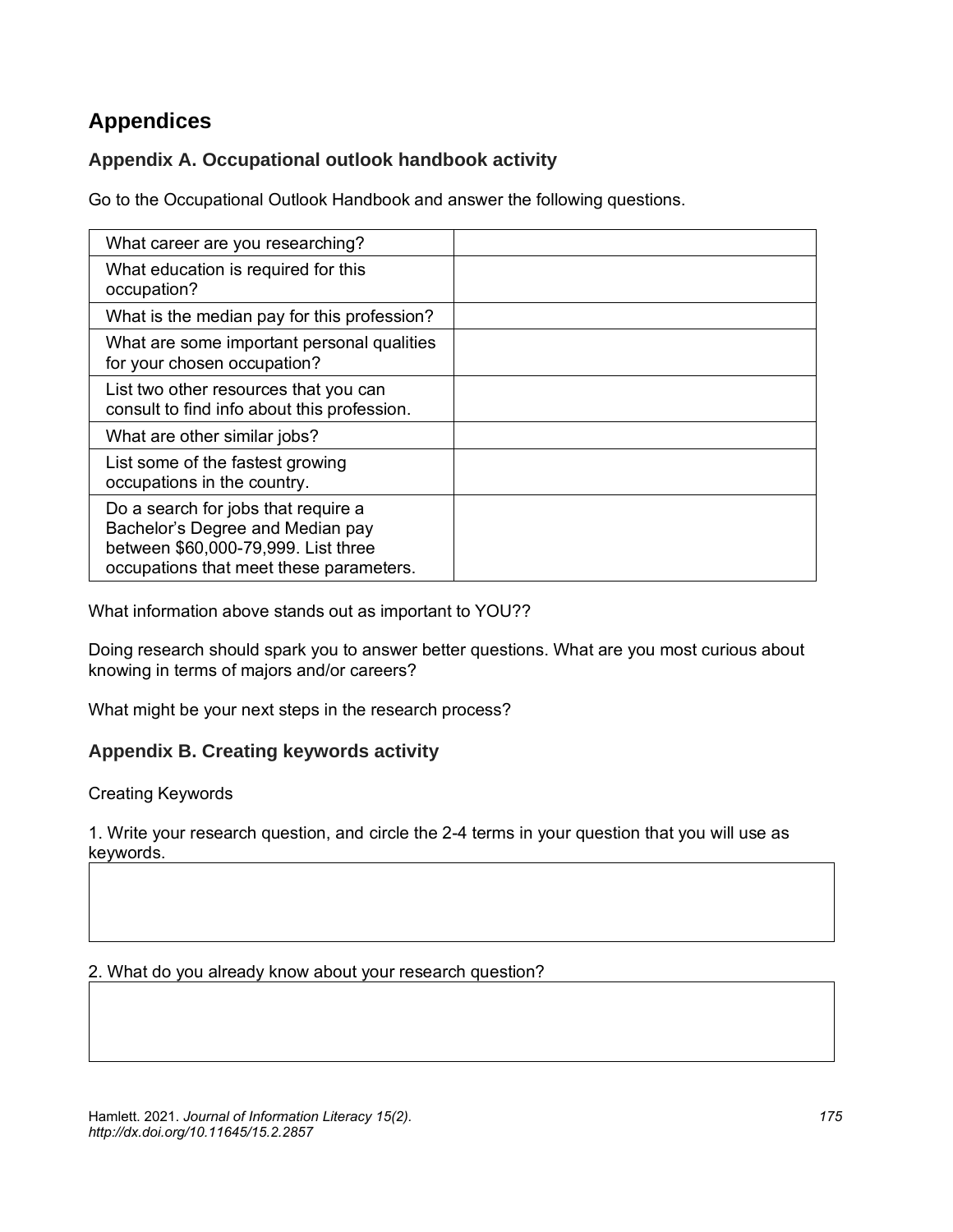3. What questions do you have about your research topic? What else do you want to know?

4. List the keywords you circled in question 1 and identify 2-4 synonyms and related terms for each one.

| Keyword        | <b>Synonyms</b>           | <b>Related Terms</b>   |
|----------------|---------------------------|------------------------|
| Example: women | females, ladies,<br>girls | Gender, sex,<br>sexism |
|                |                           |                        |
|                |                           |                        |
|                |                           |                        |
|                |                           |                        |

5. List four combinations of 2-4 terms you identified in question 3 that you plan to use in your search.

| <b>Example Combination:</b> | women AND sexism |
|-----------------------------|------------------|
| <b>Combination 1:</b>       |                  |
|                             |                  |
| <b>Combination 2:</b>       |                  |
|                             |                  |
| <b>Combination 3:</b>       |                  |
|                             |                  |
| <b>Combination 4:</b>       |                  |
|                             |                  |

6. Go to **\_\_\_\_\_\_\_\_\_\_\_\_\_\_\_\_\_\_\_\_\_\_\_\_\_\_\_\_\_\_** and try the combinations you identified in question

| 5. Explore some of the results that interest you and complete the chart below: |                          |                                                                  |
|--------------------------------------------------------------------------------|--------------------------|------------------------------------------------------------------|
| <b>Combination</b>                                                             | <b>Number of Results</b> | How relevant were the<br>results? Very?<br>Somewhat? Not at all? |
|                                                                                |                          |                                                                  |
|                                                                                |                          |                                                                  |
|                                                                                |                          |                                                                  |
|                                                                                |                          |                                                                  |

Hamlett. 2021. *Journal of Information Literacy 15(2). http://dx.doi.org/10.11645/15.2.2857*